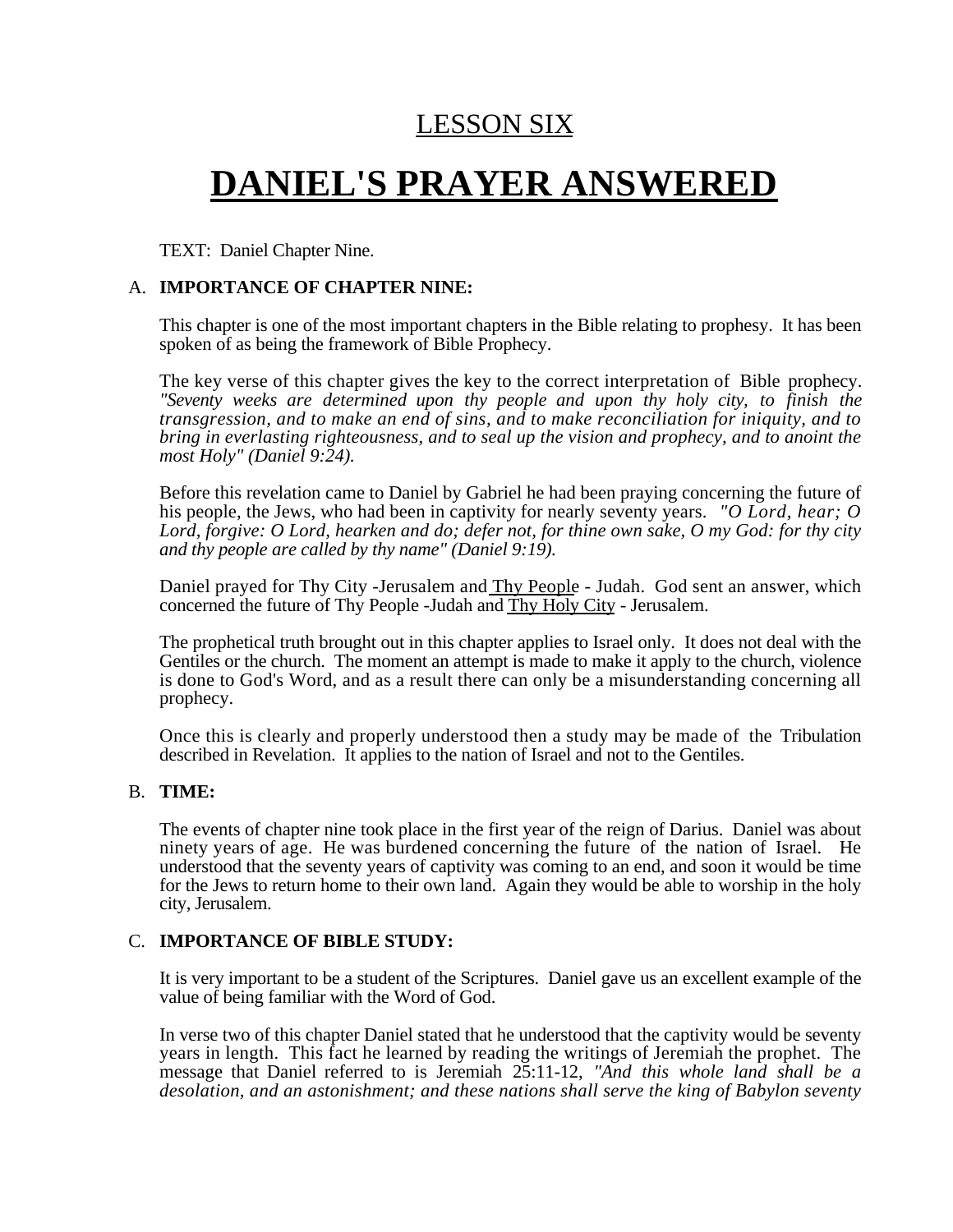*years. And it shall come to pass, when seventy years are accomplished, that I will punish the king of Babylon…"*

This must have been very encouraging to Daniel who was also familiar with the truth taught in Leviticus: *"And I will scatter you among the heathen, and will draw out a sword after you: and you land shall be desolate, and your cities waste. Then shall the land enjoy her sabbaths, as long as it lieth desolate, and ye be in your enemies land; even then shall the land rest, and enjoy her sabbaths" (Leviticus 26:33-34).*

The children of Israel had been in Palestine from the occupation of the land until the time of the captivity, exactly 490 years. Every seventh year was a sabbatic year. These sabbatic years the Jews had not kept. This meant that there were exactly 70 sabbatic years in that period of time. God said that the land would enjoy rests during the time of scattering among the heathen. This was another proof to Daniel that the time of the captivity was coming to an end.

Daniel would never have been aware of this fact if he had not been a student of the Scriptures.

#### D. **DANIEL'S PRAYER AND CONFESSION:**

Just as Daniel left us an example of being a Bible student, he gave us a great example of being a man of prayer. We find here recorded one of the greatest prayers of the Bible. It was in deepest humiliation that Daniel approached the Lord. We can feel the spirit of sincerity, humility and earnestness that was manifested in this prayer.

Although Daniel was one of the perfect men of the Bible, yet he confessed his sins before God. He identified himself with his people, and in this prayer of intercession, confessed the sins of the whole nation. *"And I prayed unto the Lord my God, and made my confession…" (Daniel 9:4). "We have sinned, and have committed iniquity, and have done wickedly, and have rebelled, even by departing from thy precepts and from thy judgments" (Daniel 9:4).*

Some of the hardest words to say are: "I have sinned." Here Daniel confesses "We have sinned."

He set his face before God to seek by prayer, fasting and repentance to have the future of Israel revealed. When God's conditions are met, the answer is swift and certain. In fact Daniel's prayer was an unfinished prayer. While he was yet praying, the answer came (Daniel 9:20-21). God sent one of His greatest messengers, Gabriel, with the answer. At the very beginning of Daniel's prayer Gabriel had been commissioned and sent. The length of time it took Gabriel to come was the time Daniel was praying.

#### E. **GREATLY BELOVED:**

Gabriel told Daniel that he was greatly beloved. This would teach us that God has special delight in those who serve Him as faithfully as Daniel does.

Is it possible to think of any greater honor than to have God say, *"Thou art greatly beloved?"* This special place in the heart of God can be won by anyone who will be true and faithful as Daniel.

#### F. **THE ANSWER TO DANIEL'S PRAYER:**

There was no "Amen" concluding Daniel's prayer. While he was still praying, Gabriel touched him. It was the time of the evening sacrifice. We know that Gabriel appeared as a man for Daniel called him a man.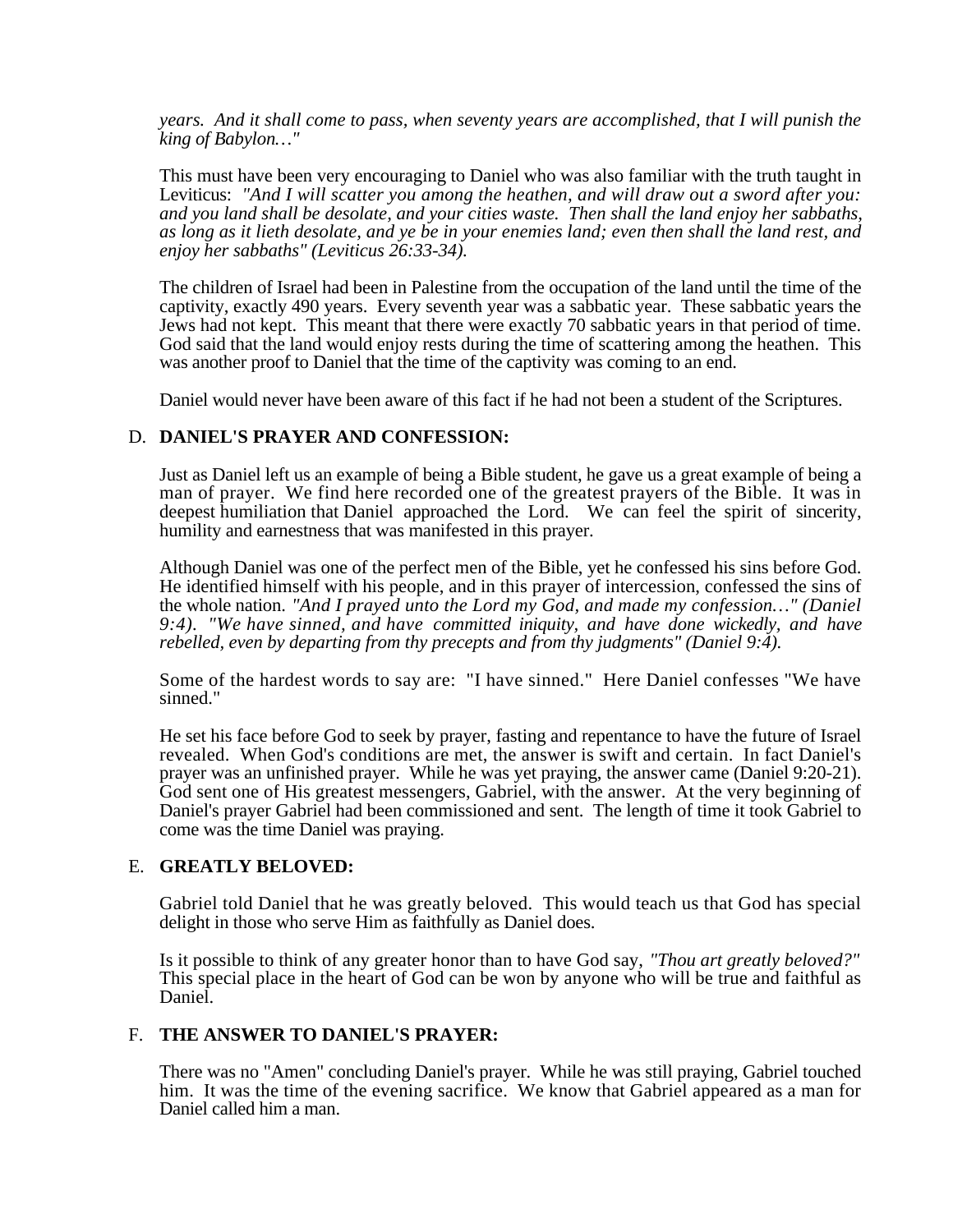Gabriel came to give Daniel skill and understanding concerning the future of Daniel's people.

Let it be fully understood that the message Gabriel brought was relative to the nation of Israel only. It referred to "thy people" and to "thy holy city." It had no application as far as the Gentiles nor the church are concerned. This is very important in understanding the book of Revelation.

#### G. **SEVENTY WEEKS ARE DETERMINED:**

#### 1. DETERMINED:

The seventy weeks are determined or "fixed." This period of time is settled and planned by God. There will be no changing in the length of time.

#### 2. WEEK OF YEARS:

The expression "seventy years" literally meant "seventy sevens." Seven is the perfect number of God. In the Bible we find a week of days, a week of months, a week of years, a week of millennia, and a week of ages. The context in each instance makes clear the exact meaning. In this case, it is clear that it is a week of years.

In Genesis we read that seven years are called a week. *"Fulfill her week, and we will give thee this also for the service which thou shalt serve with me yet seven other years" (Genesis 29:27).*

When Laban deceived Jacob by giving him Leah instead of Rachel, he told him that he could fulfill her week or work another seven years.

Therefore, when Gabriel told Daniel that seventy weeks are fixed for the nation of Israel, he actually said that there are 490 years determined for God's plan to be fulfilled for Israel.

It is worthy of consideration to note that God dealt with Israel in periods of 490 years: From Abraham to Canaan (490 years or 70 weeks); From Joshua to setting up kingdom (490 years or 70 weeks); From kingdom to captivity (490 years or 70 weeks); and From return of Jews to the close of God's dealing with Israel (490 years or 70 years).

#### 3. SEVENTY WEEKS:

These seventy weeks were to be divided into three periods of time: a) 7 weeks (49 years); b) 62 weeks (434 years); and 1 week (7 years).

This period of seventy weeks was to begin with the decree to restore and build Jerusalem. From this point of time there would be exactly 483 years to the crucifixion of Christ. To find the date when this decree went forth we turn to Nehemiah 2:1, *"And it came to pass in the month of Nisan, in the twentieth year of Artaxerxes the king."*

According to this Scripture we begin our calculation from the month of Nisan in the twentieth year of Artaxerxes. Not all reference books agree as far as the date and the calculation of the 69 weeks are concerned. However, the writer of these notes, after reading many references on the subject has concluded that this date would be the month of April, 445 BC. Taking the prophetical year to be 360 days in length, it has been calculated that this would end in April, 32 AD.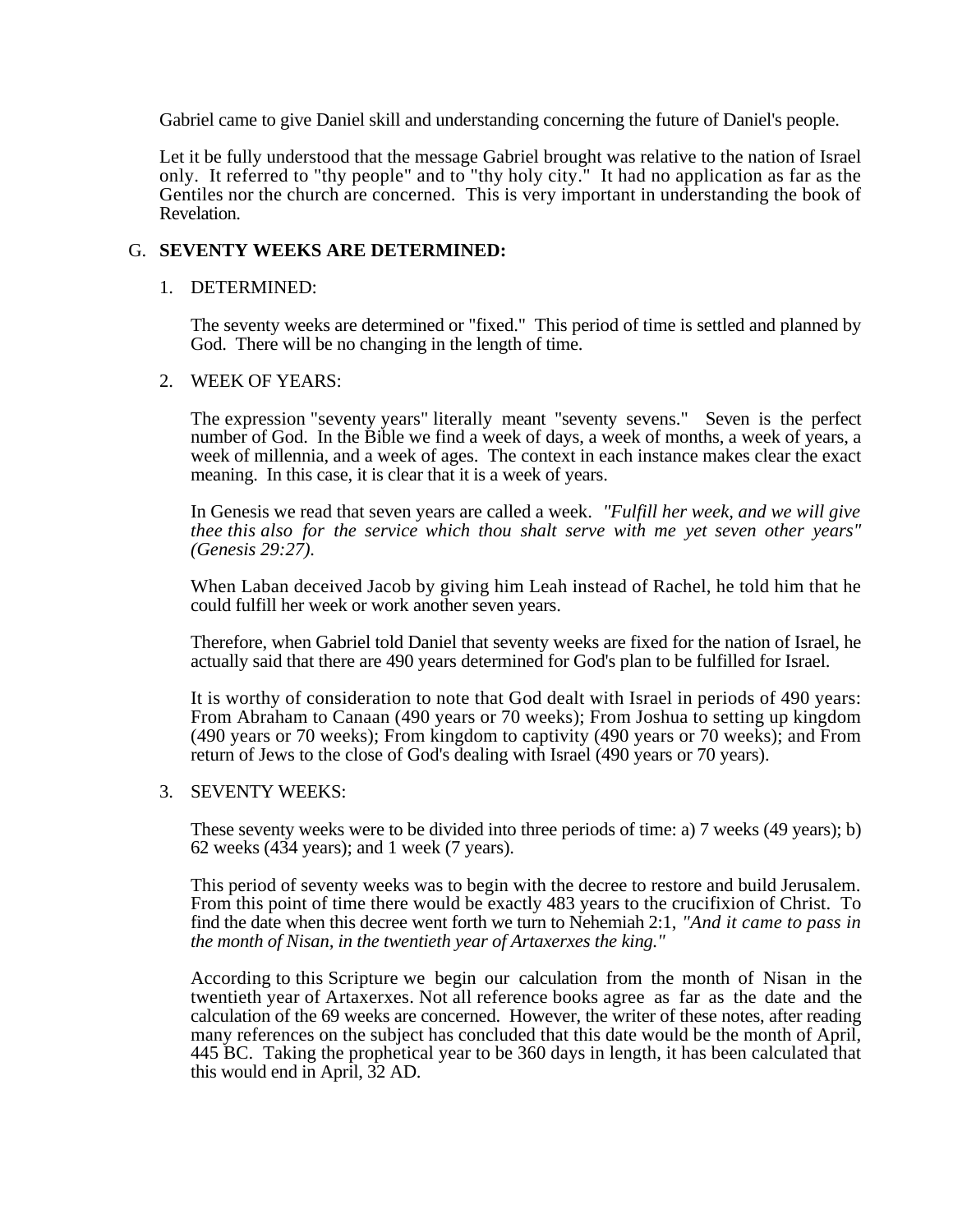Much time could be spent on calculating the dates, but whether this would be profitable is doubtful. The simple statement of God's Word should be sufficient. The 69 weeks of years would go until the "Messiah be cut off." After this Jerusalem would be destroyed not by Antichrist, but by the "people of the prince" or the people of Antichrist. Antichrist does not come upon the scene in person until the 70th week. Between the 69th and 70th week is the fullness of the Gentiles or the church dispensation.

#### H. **PROPHETIC PARENTHESIS BETWEEN THE 69TH AND THE 70TH WEEKS:**

A prophetic parenthesis of time takes place between the 69th and 70th weeks for the following reasons:

- 1. The fulfillment of the tremendous events in verse 24 cannot be found anywhere in known history. These events are still future.
	- to finish the transgression.
	- to make an end of sins.
	- to make reconciliation for iniquity.
	- to bring in everlasting righteousness.
	- to seal up the vision and prophecy.
	- to anoint a most holy place.

Note: The phrase "to anoint the most Holy" is given in the original as "to anoint the most holy place. Some teachers claim that this is referring to the anointing of Jesus at Jordan, but it refers to the building of the Temple in the Millennium.

2. The reason the prophecy is silent about the church age is because it deals solely with Israel. The church is the "fullness of the Gentiles" and this was not revealed to Daniel.

3. Our Lord gives the conclusive and final proof of this truth in the Olivet Discourse (Matthew 24) two days before He was to be "cut off" (crucified). He dealt with events that were to take place during the 70th week and which John described in Revelation 5-19.<br>Matthew 24:4-14 First half of the week - Beginning of sorrows.

Matthew 24:4-14 First half of the week - Beginning of sorrows.<br>
Matthew 24:15-19 Middle of the week - Abomination of Desola

- Matthew 24:15-19 Middle of the week Abomination of Desolation.<br>
Matthew 24:20-22 Last half of the week Great Tribulation. - Great Tribulation.
- Note: Revelation can only be understood when we understand the prophetic parenthesis and that the 70th week is still future.